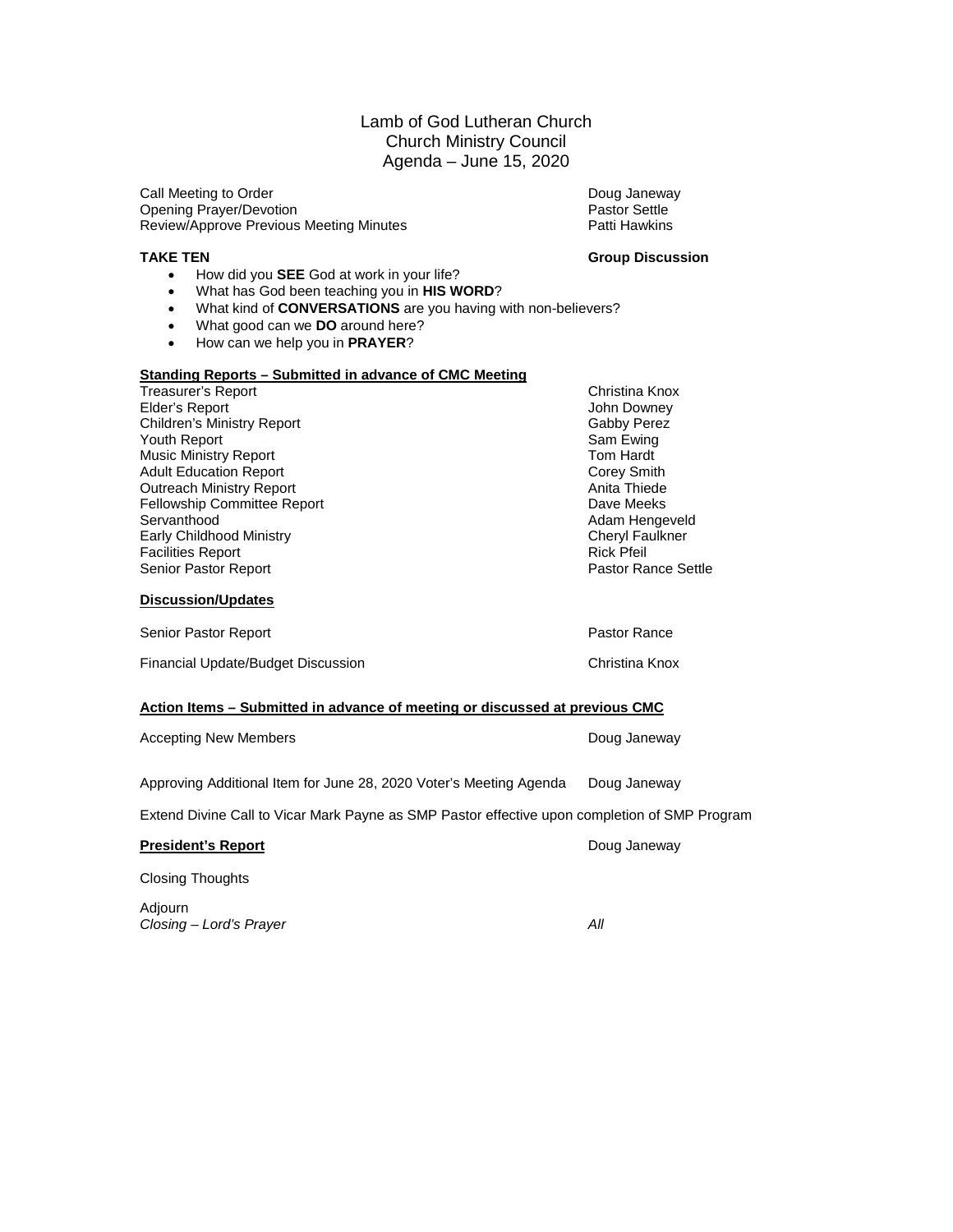### Members Present:

Doug Janeway, President Mike Van Strien, Vice President Christina Knox, Treasurer Anita Thiede, Chairman of Outreach Tom Hardt, Chairman of Music Ministry Rick Pfeil, Chairman of Facilities Adam Hengeveld, Chairman of Servanthood Dave Meeks, Chairman of Fellowship Cheryl Faulkner, Chairman of ECM Gabby Perez, Chairman of Children's Ministry Corey Smith, Chairman of Adult Education Sam Ewing, Chairman of Youth Ministry Patti Hawkins, Secretary

### Staff Members Present:

Pastor Rance Settle Hannah Prindiville Darcie Boughton Dawn Wendorf Stephanie Poyner Jason Barnhart Brandy Simmons

The meeting was called to order by Doug Janeway, President, at 7:07 pm. The meeting was on a Webex hosted by Mike Van Strien.

**Opening Prayer/Devotion –** Pastor Rance opened the meeting with a devotion about Ephesians 4 and a prayer.

### **Review/Approve Previous Month's Minutes**

The minutes for the April CMC meeting were presented. Motion to approve minutes: Rick Pfeil Second: Adam Hengeveld THE MOTION CARRIED**.**

### **TAKE TEN**

Take Ten was paused until we are able to meet together.

### **Ministry Reports**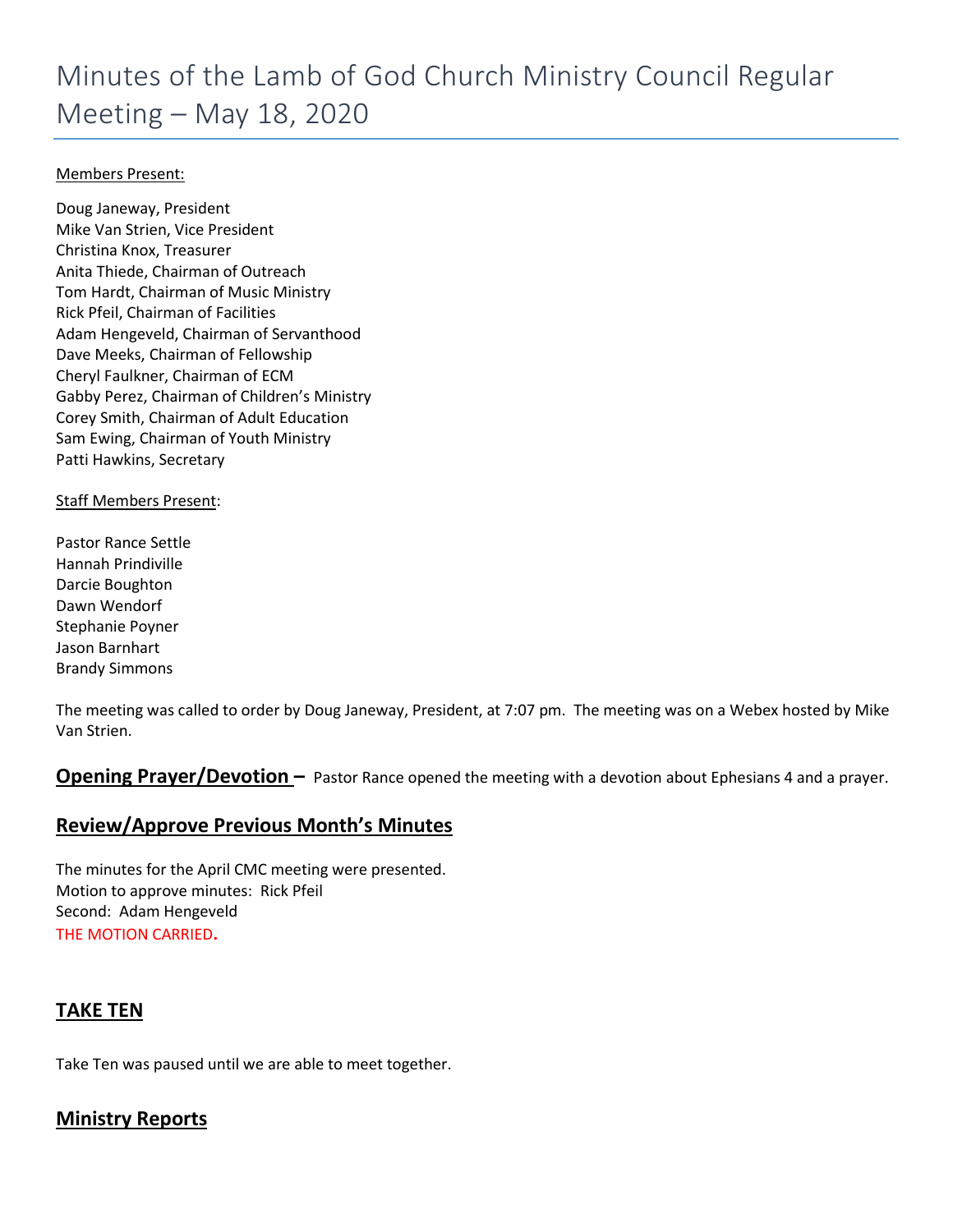All ministry leaders submit reports prior to the meeting.

Adam announced that he did not submit a written report but shared that he is visiting with the discipleship group about fall plans for stewardship. We are currently in a holding pattern as far as the ministry fair. Doug thanked Adam, Pastor and those who are involved in those plans.

Dave Meeks reported that we will be considering fall events soon and need to make decisions. Everyone should be thinking about it so that we can announce what our schedule will be and start making plans. Doug would like to wait until it is necessary to cancel anything, but we don't want to spend money for events that will not occur.

Sam announced that confirmation is scheduled for June 7, and they are also planning a parade for the seniors on June 5<sup>th</sup>. All are invited to participate. The parade will be driving by their houses. There are about 5 active seniors. The youth will be putting flamingos in the yards of the confirmands.

### **Discussion/Updates**

**Senior Pastor Report** – Pastor announced there has been good feedback on the online worship services, and plans are in the works to have ongoing online worship. We are currently borrowing camera equipment, so they are looking to buy our own. Working with CCA to pack backpacks and possibly provide meals for students. May 31 will be the first worship service back in the sanctuary. Some are excited to come to the church; others are wanting to stay home and watch. There will be some people in the sanctuary and some in the fellowship hall. The service will be live streamed into the fellowship hall. Pastor Waiser will distribute Communion in the fellowship hall, and Pastor Rance will be in the sanctuary. It is recommended that people over 65 go to the fellowship hall, but it is not mandatory. People are required to wear masks. After late service there will be drive-through communion for those who aren't comfortable coming inside. Still working to make connections with our community and our members. Sharing the Faith will be online. Pastor graduated with his doctorate this weekend. He is hopeful that his book will be available some time this summer. He has a minor surgery scheduled for this Thursday.

**Financial Update/Budget Discussion** – Christina presented the April financial report. Our contributions income exceeded the budget for the month of April. We are about \$105K short of our budgeted giving for the year. There was no ECM income; the income shown on the report was negative because of refunds that were given for parents who had paid for the full year. We also received \$159,800 for our PPP loan, which is reflected in income as well. 75% of the loan proceeds must be used for payroll, and we anticipate using 85% for payroll. The rest can be used for utilities or mortgage interest.

Next the budget was presented. It is very similar to what was presented last month. The budget is based on pre-covid giving levels. Currently we believe there will be preschool in the fall, but that isn't 100% certain, so there is uncertainty in the ECM section of the budget.

Regarding outreach, we are budgeting for 10% of the proposed budgeted contributions.

The creation center aquarium has been removed at this time.

Doug pointed out that we have looked at post-Covid giving, and we're anticipating a small drop. We are thinking expenses are about 3.2% over giving if giving remained flat.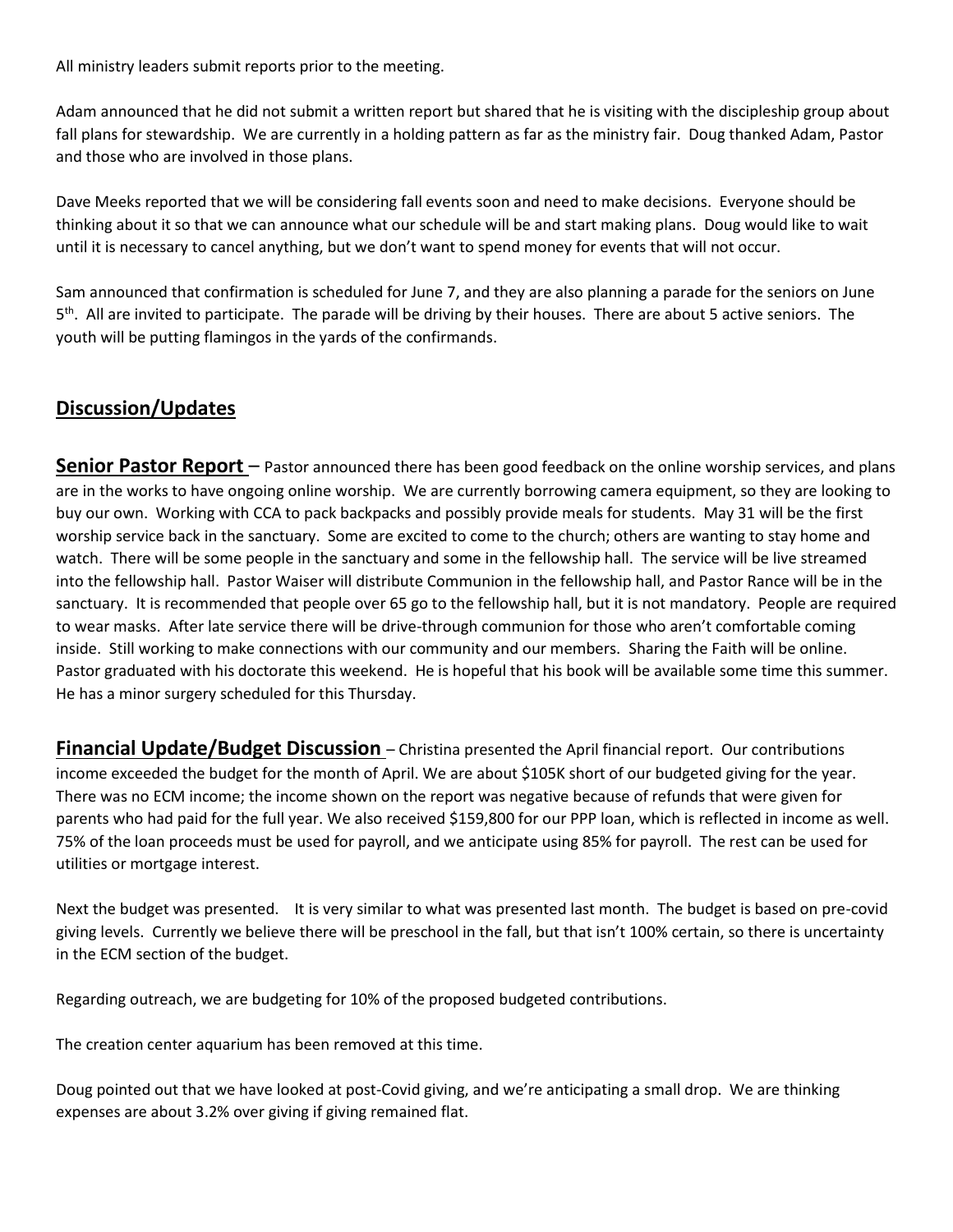He too pointed out that once we know numbers for ECM enrollment for the fall, we'll have to carefully manage expenses if the income will be significantly lower.

**COVID 19 Temporary Building Use Guidelines** – As we prepare to reopen the building, plans have been made for building use for this post-Covid time. Rick and Jason presented the guidelines. (See guidelines attached.) We have also designed a waiver form to protect the church from civil liability. The guidelines will be enforced at least through early summer and will be revisited periodically over the next several months. Due to the fact that the building will be opening soon, we are waiving the normal 2-meeting discussion requirement and will vote tonight. Doug suggested adding an expiration date in August, so that it is in effect until the August CMC meeting. Motion to approve the policy as presented with the addition of an August 31 termination date – Tom Hardt moved, Rick Pfeil seconded. There being no discussion, the vote was held. The motion carried.

### **Action Items**

Accepting New Members – no list was sent to Doug, so they will be approved at the June CMC meeting.

Approving Mission and Ministry Plan and Supporting Budget to be Considered for Adoption by the Congregation – Motion to approve the budget as presented: Christina. Second: Adam. There being no discussion, the vote was held. The motion carried.

Nomination for office of president for term beginning January 2021 – Doug announced that Mike Van Strien has agreed to be nominated. Motion to nominate Mike Van Strien to run as president: - Adam Hengeveld; second – Sam Ewing. The motion carried.

Setting June 28, 2020 Voters' Meeting Agenda – Election of President Adoption of Mission and Ministry Plan and Supporting Budget Approval of new members

Rick moved to approve agenda; second – Christina. The motion carried.

**President's Report** – Doug announced that Adam's wife did accept a call to Crown of Life, Colleyville as a teacher, so they will be transferring their membership. Doug expressed thanks to Adam for all the work that he has done through the capital campaign and on the CMC. He will be missed.

Doug also announced that Gabby Perez will be leaving for Idaho to attend school for a doctoral program in August, so she too will be leaving the CMC. Congrats to Gabby for being accepted into a program that is difficult to enter! She will be missed as well; we appreciate her work with the children.

**CLOSING THOUGHTS** - Thanks to the staff for all that they are doing in the difficult COVID-19 times. The video presentation of the service has been professional and much appreciated. It is a great opportunity to reach others, especially those who are unable to make it to church.

Motion to adjourn: Mike Van Strien Second: Rick Pfeil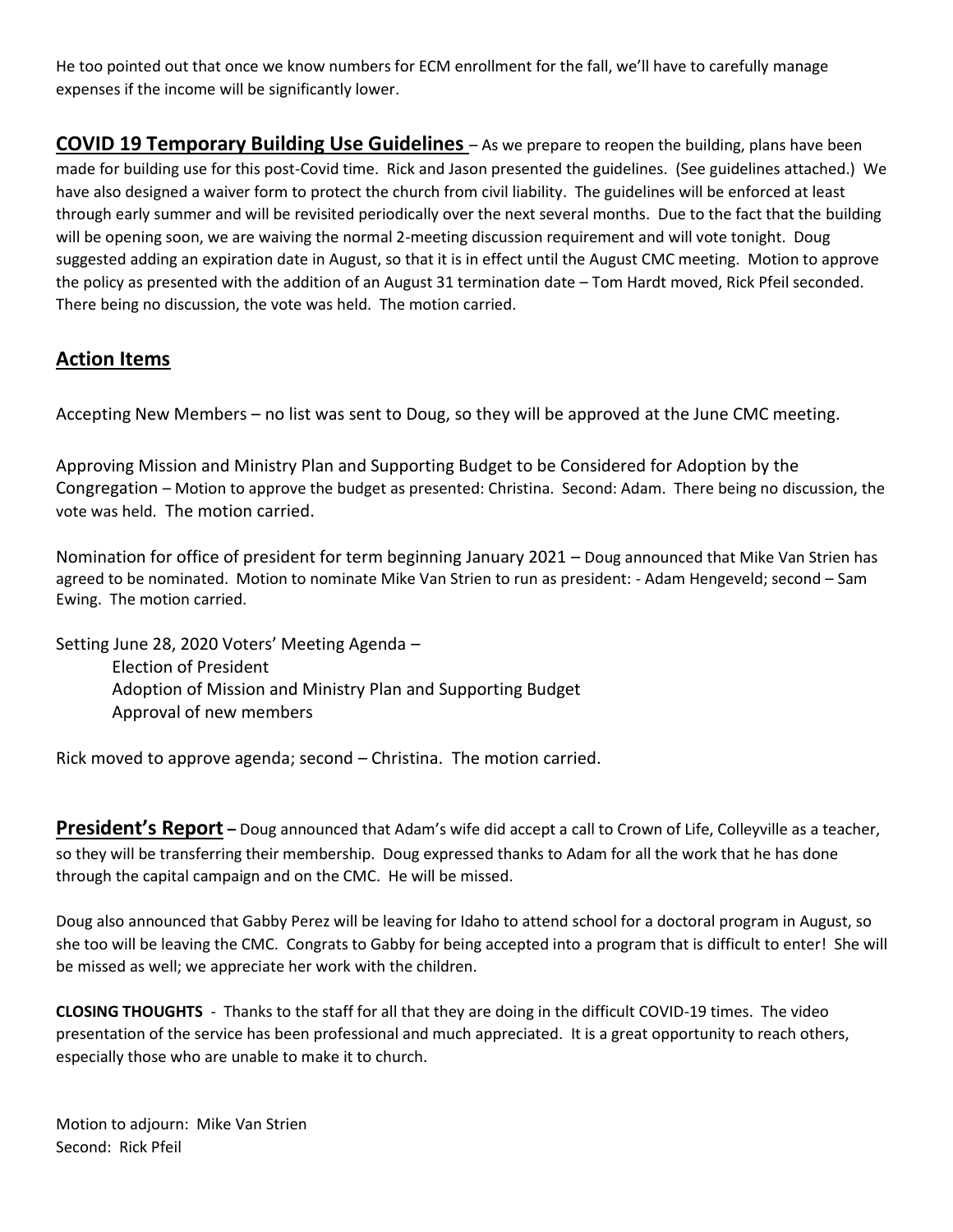### THE MOTION CARRIED**.**

The meeting adjourned at 8:14 with a prayer.

Respectfully submitted,

*Patti Hawkins,* Secretary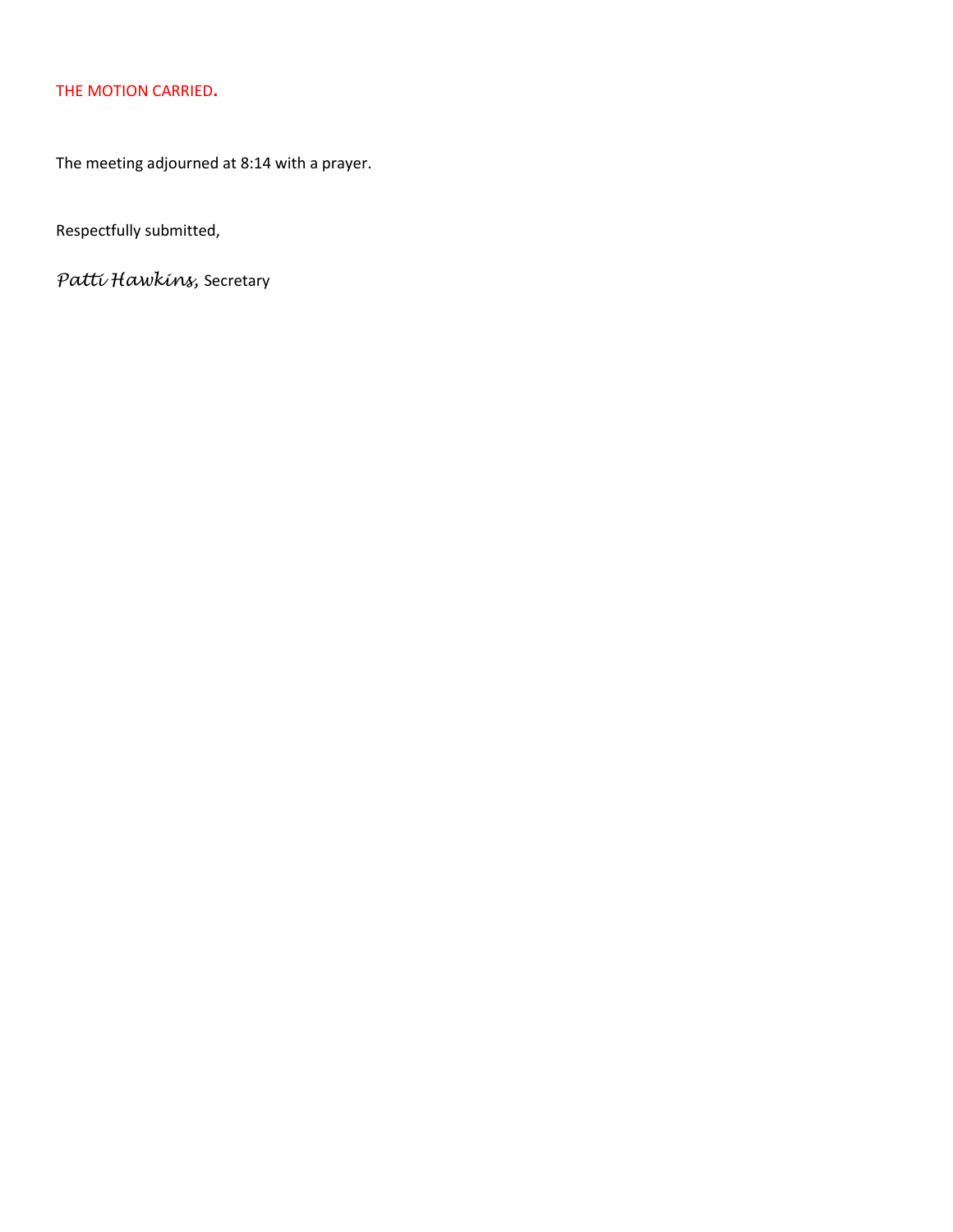**3:25 PM 06/08/20 Cash Basis**

### **Lamb of God Lutheran Church Income and Expense Report FY2019-2020**

 **May 2020**

|                                           | <b>May 20</b> | <b>Budget</b> | Jul '19 - May 20 | <b>YTD Budget</b> | <b>Annual Budget</b> |
|-------------------------------------------|---------------|---------------|------------------|-------------------|----------------------|
| <b>Ordinary Income/Expense</b>            |               |               |                  |                   |                      |
| <b>Income</b>                             |               |               |                  |                   |                      |
| 4000 - CHURCH INCOME                      |               |               |                  |                   |                      |
| 4010 - Contributions Income               |               |               |                  |                   |                      |
| 4011 - Envelopes                          | 94,953.17     | 100,000.00    | 1,035,108.02     | 1,140,000.00      | 1,237,913.00         |
| 4012 - Plate                              | 5,448.59      | 6,200.00      | 65,726.80        | 69,000.00         | 75,000.00            |
| 4013 - Sunday School                      | 0.00          | 291.67        | 166.90           | 3,208.33          | 3,500.00             |
| Total 4010 · Contributions Income         | 100,401.76    | 106,491.67    | 1,101,001.72     | 1,212,208.33      | 1,316,413.00         |
| Total 4020 · Designated Expense Reduction | 0.00          | 8,000.00      | 19,603.46        | 52,800.00         | 52,800.00            |
| Total 4030 · Miscellaneous Income         | 0.00          | 16.67         | 162,481.86       | 183.33            | 200.00               |
| 4040 - Contingency Allocation             | 0.00          | 0.00          | 0.00             | 0.00              | 40,000.00            |
| Total 4000 - CHURCH INCOME                | 100,401.76    | 114,508.34    | 1,283,087.04     | 1,265,191.66      | 1,409,413.00         |
| <b>4500 - ECM INCOME</b>                  |               |               |                  |                   |                      |
| 4510 - Registration                       | 0.00          | 0.00          | 28,045.00        | 35,000.00         | 35,000.00            |
| 4511 - Tuition                            | 405.97        | 35,000.00     | 228,999.30       | 350,000.00        | 350,000.00           |
| 4516 - Enrichment                         | 0.00          | 0.00          | 2,180.00         | 2,500.00          | 2,500.00             |
| Total 4500 - ECM INCOME                   | 405.97        | 35,000.00     | 259,224.30       | 387,500.00        | 387,500.00           |
| <b>Total Income</b>                       | 100,807.73    | 149,508.34    | 1,542,311.34     | 1,652,691.66      | 1,796,913.00         |
| <b>Gross Profit</b>                       | 100,807.73    | 149,508.34    | 1,542,311.34     | 1,652,691.66      | 1,796,913.00         |
| <b>Expense</b>                            |               |               |                  |                   |                      |
| 5000 - CHURCH EXPENSES                    |               |               |                  |                   |                      |
| 50 - SALARY/BENEFITS                      |               |               |                  |                   |                      |
| Total 50 - SALARY/BENEFITS                | 59,582.85     | 60,884.28     | 706,501.32       | 752,657.41        | 800,375.00           |
| 51 - BENEFITS/PAYROLL TAXES               |               |               |                  |                   |                      |
| Total 510 - BENEFITS                      | 14,458.58     | 19,604.17     | 159,616.88       | 215,645.83        | 235,250.00           |
| Total 511 - PAYROLL TAXES                 | 3,404.80      | 4,700.00      | 40.416.00        | 48,800.00         | 52,000.00            |
| <b>Total 51 - BENEFITS/PAYROLL TAXES</b>  | 17,863.38     | 24,304.17     | 200,032.88       | 264,445.83        | 287,250.00           |
| Total 52 - ALLOWANCES                     | 0.00          | 341.67        | 1,199.62         | 3,758.33          | 4,100.00             |
| Total 53 - CONFERENCES/CONT ED/INTERNSHI  | 0.00          | 41.67         | 6,038.28         | 7,958.33          | 8,000.00             |
| Total 54 · CONTRACTORS                    | 0.00          | 741.67        | 5,975.00         | 8,158.33          | 8,900.00             |
| <b>Total 55 - PASTORAL MINISTRY</b>       | 1,133.39      | 358.33        | 4,002.25         | 5,441.67          | 5,800.00             |
| <b>Total 56 - MUSIC MINISTRY</b>          | 663.48        | 8.34          | 6,324.98         | 6,091.66          | 6,100.00             |
| Total 67 - MULTI-MEDIA MINISTRY           | 0.00          | 79.17         | 0.00             | 870.83            | 950.00               |
| <b>Total 57 - ELDER MINISTRY</b>          | 229.49        | 2,000.00      | 702.41           | 2,200.00          | 2,200.00             |
| Total 68 - CARE MINISTRY                  | 0.00          | 0.00          | 91.30            | 700.00            | 700.00               |
| 58 - OUTREACH MINISTRY                    |               |               |                  |                   |                      |
| Total 580 - MISSIONS                      | 12,203.67     | 12,631.50     | 133,384.70       | 138,946.50        | 151,578.00           |
| Total 582 - Outreach & Assimilation       | 100.00        | 179.16        | 981.82           | 2,120.84          | 2,450.00             |
| Total 58 - OUTREACH MINISTRY              | 12,303.67     | 12,810.66     | 134,366.52       | 141,067.34        | 154,028.00           |
| <b>Total 59 - EDUCATION MINISTRY</b>      | 0.00          |               | 194.87           |                   |                      |
| Total 60 - EARLY CHILDHOOD MINISTRY       | 601.30        | 21.67         | 11,064.58        | 10,378.33         | 10,400.00            |
| <b>Total 61 - CHILDREN'S MINISTRY</b>     | 0.00          | 2,750.00      | 1,605.83         | 13,850.00         | 14,100.00            |
| <b>Total 62 - YOUTH MINISTRY</b>          | 0.00          | 191.67        | 466.27           | 3,908.33          | 4,100.00             |
| Total 63 - FELLOWSHIP MINISTRY            | 0.00          | 333.33        | 1,268.80         | 3,666.67          | 4,000.00             |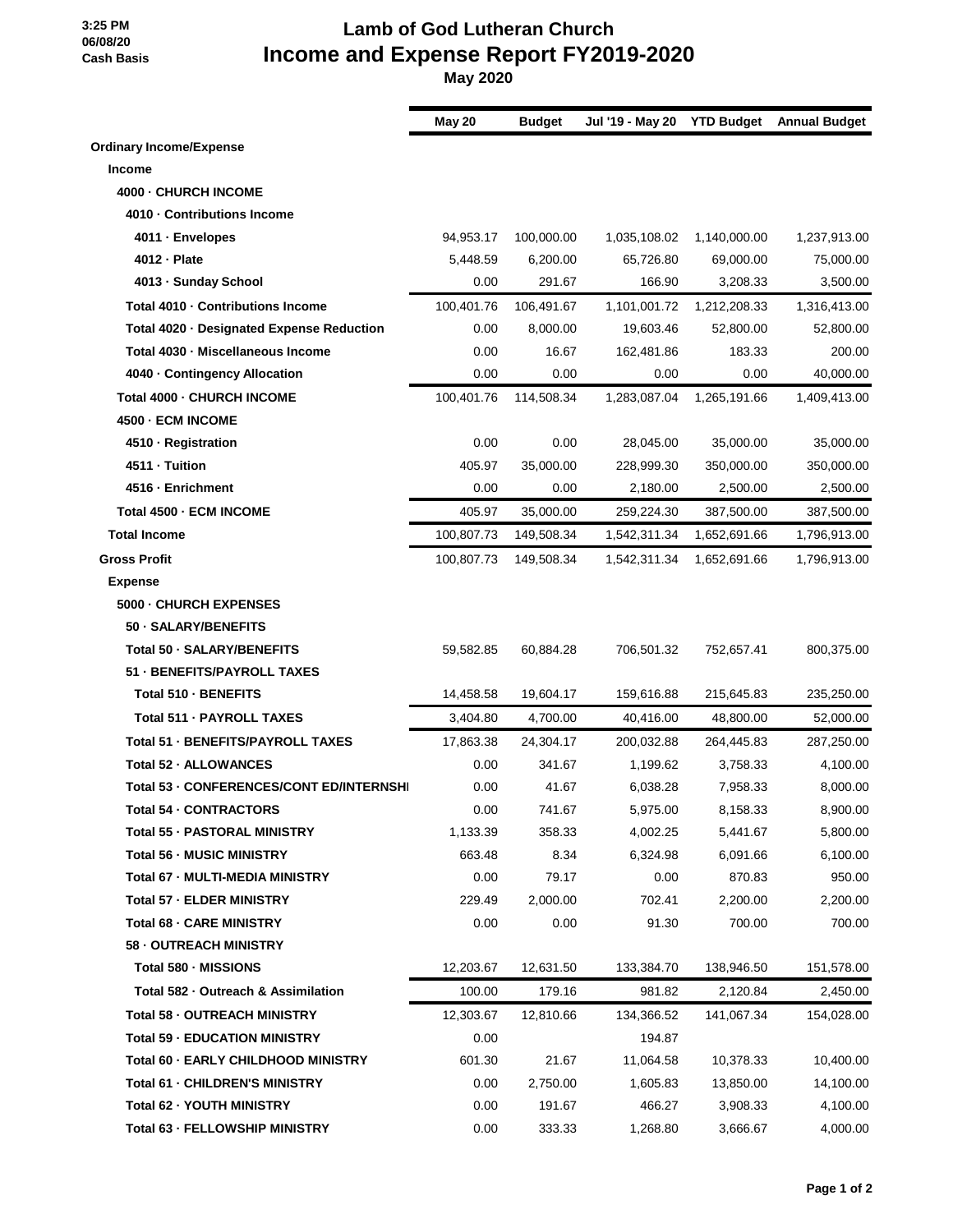#### **3:25 PM 06/08/20 Cash Basis**

### **Lamb of God Lutheran Church Income and Expense Report FY2019-2020**

 **May 2020**

|                                                 | May 20       | <b>Budget</b> | Jul '19 - May 20 | <b>YTD Budget</b> | <b>Annual Budget</b> |
|-------------------------------------------------|--------------|---------------|------------------|-------------------|----------------------|
| <b>Total 64 - SERVANTHOOD MINISTRY</b>          | 0.00         | 137.49        | 581.43           | 1,512.51          | 1,650.00             |
| <b>65 - FACILITIES/FINANCE MINISTRIES</b>       |              |               |                  |                   |                      |
| Total 650 - ADMINISTRATIVE                      | 1,343.49     | 2,466.66      | 22,994.38        | 27,133.34         | 29,600.00            |
| Total 651 - IT SUPPORT & EQUIPMENT              | 2,666.87     | 3,291.67      | 29,898.52        | 36,208.33         | 39,500.00            |
| <b>Total 652 - INSURANCE &amp; MAINTENANCE</b>  | 4,105.52     | 3,416.66      | 38,431.57        | 77,583.34         | 81,000.00            |
| Total 653 - ANNUAL BUILDING EXPENSES            | 0.00         | 166.67        | 7,477.72         | 10,933.33         | 11,100.00            |
| Total 654 - UTILITIES                           | 6,009.96     | 7,003.79      | 69,767.85        | 77,041.67         | 79,500.00            |
| Total 655 - MAJOR/MINOR EXPENDITURES            | 2,788.93     | 416.67        | 2,788.93         | 4,583.33          | 5,000.00             |
| Total 656 - LOANS & INTEREST                    | 6,836.15     | 19,780.00     | 131,554.16       | 217,580.00        | 237,360.00           |
| <b>Total 65 - FACILITIES/FINANCE MINISTRIES</b> | 23,750.92    | 36,542.12     | 302,913.13       | 451,063.34        | 483,060.00           |
| Total 66 - CMC MINISTRY                         | 0.00         | 100.00        | 815.50           | 1,100.00          | 1,200.00             |
| Total 5000 - CHURCH EXPENSES                    | 116,128.48   | 141,646.24    | 1,384,144.97     | 1,678,828.91      | 1,796,913.00         |
| <b>Total Expense</b>                            | 116,128.48   | 141,646.24    | 1,384,144.97     | 1,678,828.91      | 1,796,913.00         |
| <b>Net Ordinary Income</b>                      | (15, 320.75) | 7,862.10      | 158,166.37       | (26, 137.25)      |                      |
| Net Income                                      | (15, 320.75) | 7,862.10      | 158,166.37       | (26, 137.25)      |                      |
| Net Income with out PPP Loan                    | (15, 320.75) | 7,862.10      | (1,633.63)       | (26, 137.25)      |                      |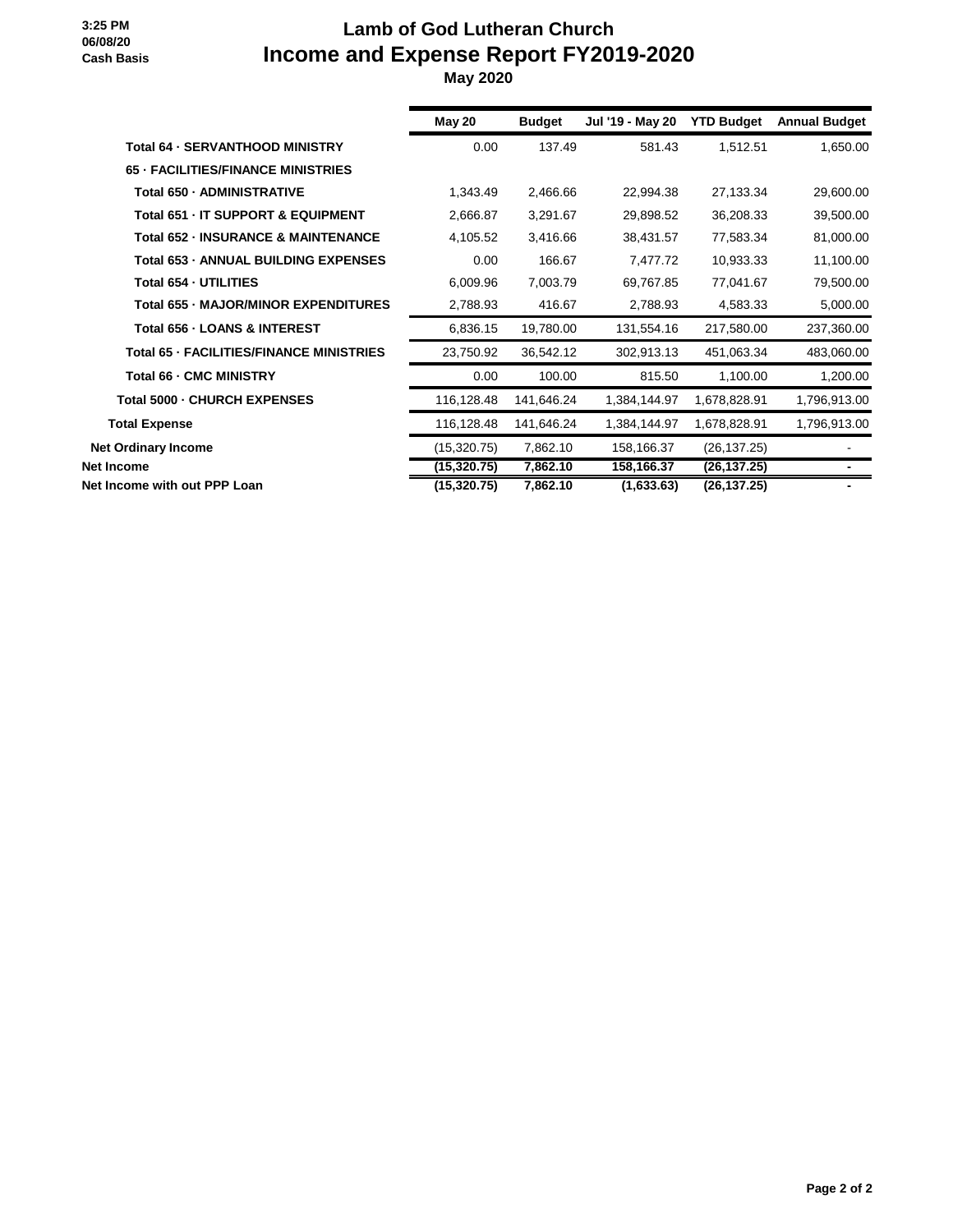Elder's Report to CMC

June 13, 2020

Submitted by John Downey

The Elders discussed the following items during our monthly June 143, 2020 Elder Meeting

- 1. Elder meeting held via zoom due to Covid-19
- 2. All new members presented by Pastor Settle were voted and unanimously approved
- 3. Pastor Settle shared updates on LOG service and member care
- 4. Both Pastors and Elders discussed updates on service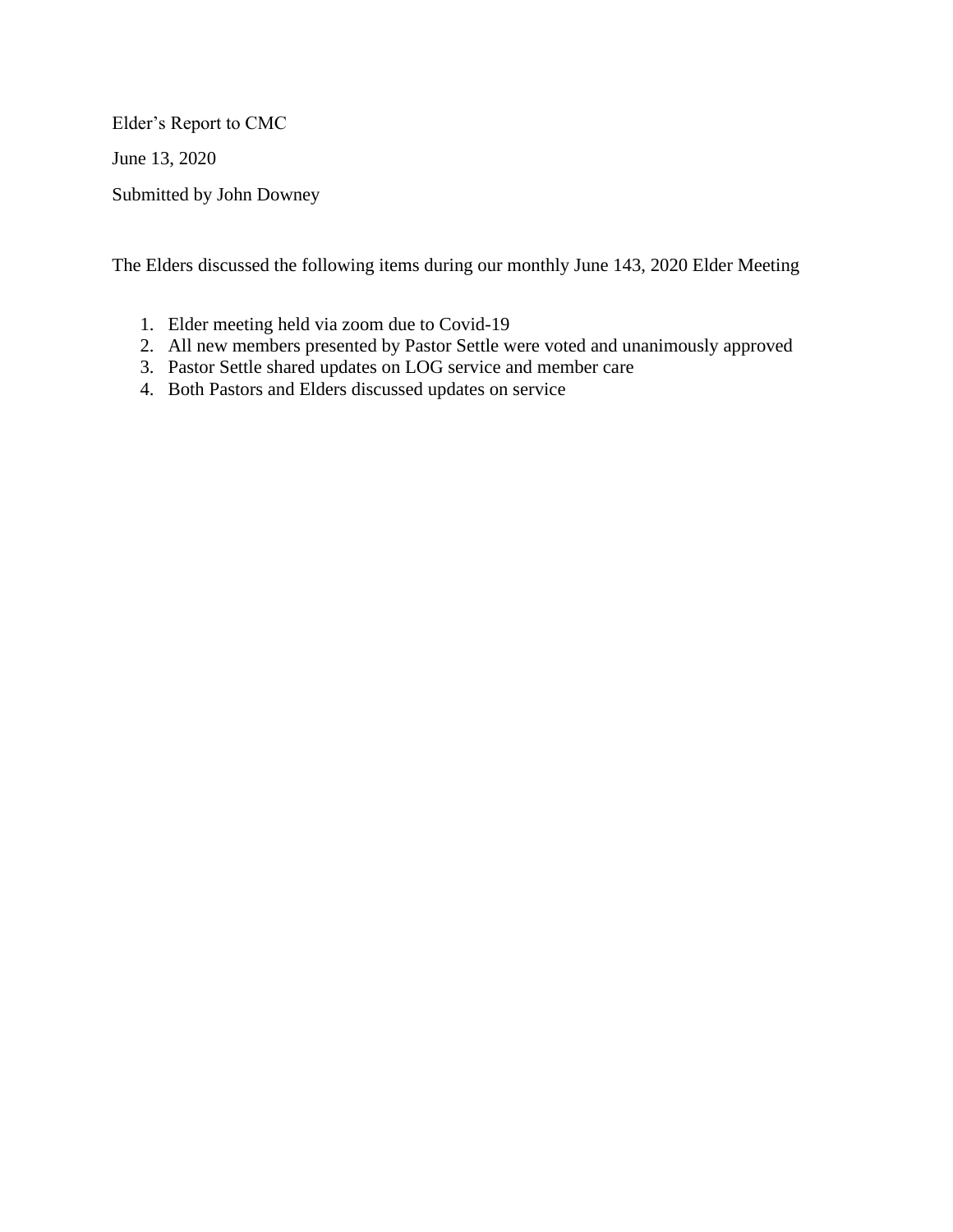### Children's Ministry Report – June 2020

- We are preparing take-home VBS packets for CCA to give to the children they serve with free lunches. These packets are also offered to LOG members in lieu of in-person VBS this summer.
- The Children's Board is planning to meet in June to discuss finding a new Children's Ministry Chairperson, as Gabby Perez is moving in August.
- We are continuing with Children's Messages online available on the church website.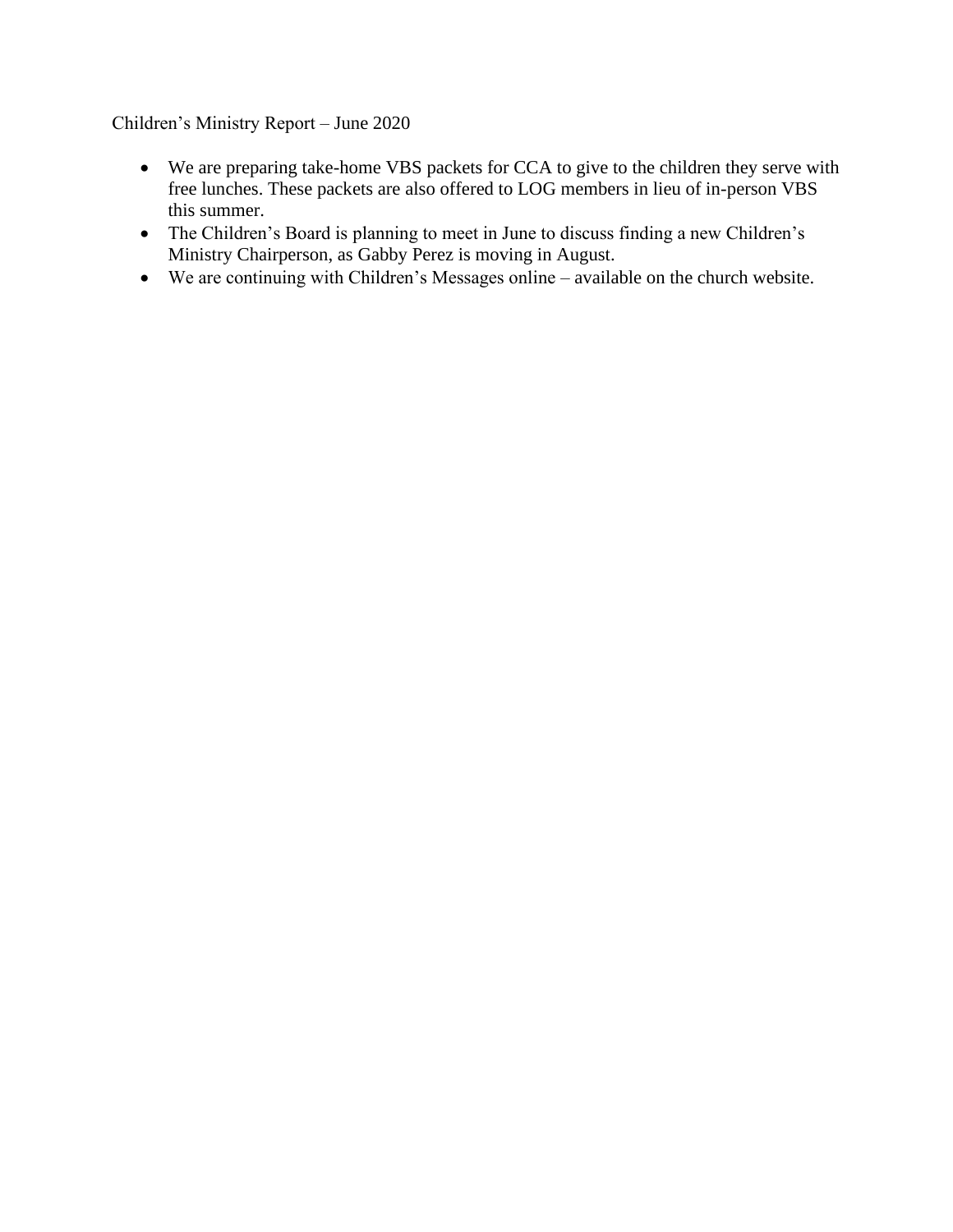LAMB OF GOD LUTHERAN CHURCH

# **YOUTH Ministry Update**

June

### **Past Events**

- Confirmation June  $7<sup>th</sup>$
- Flocked the yard of Confirmans

### **Current Happenings**

- In person Wednesday night socials by Garden of Eatn'
- Independent study for Sunday mornings
- VBS packages for CCA (packaging on June 22<sup>nd</sup>) Join if you are free <https://www.signupgenius.com/go/20f0a4daaa728a3fb6-vbspacking>

### **Future Events**

- Tentative plans for a untraditional summer gathering on July  $31^{st}$  August  $2^{nd}$ 
	- o Focus on Fellowship with a favor of mission trip
- Tentative Kayaking event locally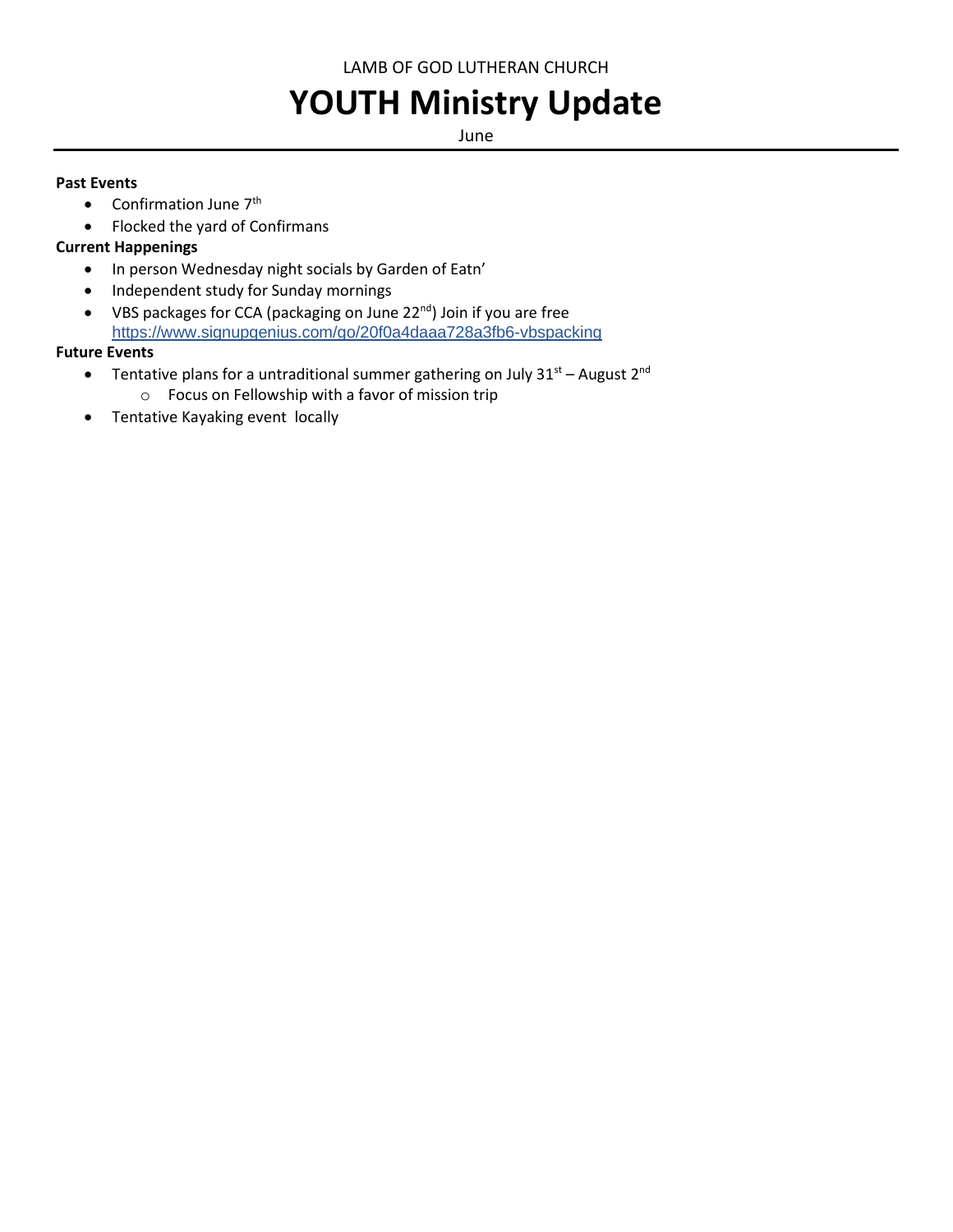### Music Ministry Report June 2020

- 1. Due to singing being considered a "super spreading" activity even with a mask, there will be no congregational singing when we return to worship. Musical offerings will be made by soloists.
- 2. We are working on Plan A and Plan B for the 2020-2021 Music Ministry Season.

Stephanie Poyner Director of Parish Music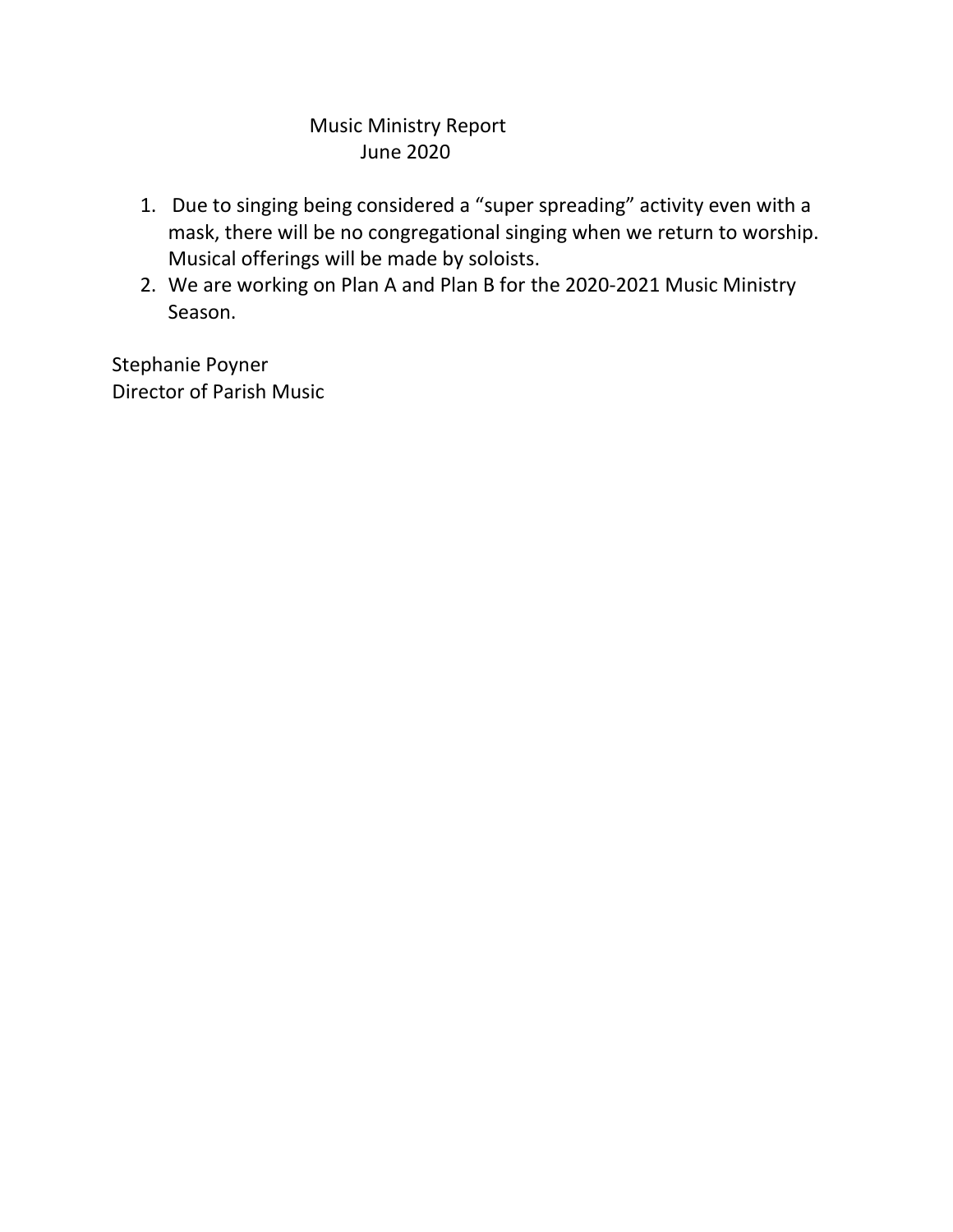## **Outreach Report**

June 15, 2020

- Mission newsletters received and submitted to be posted on LOG website
- Committee did not meet in June
- Plans for September 2020 Volunteer Conference are on hold
- Live Nativity
	- o Under Emily's leadership it has been decided that Live Nativity planning and plans will continue as in previous years with:
	- o Garage sale in October
	- o Parade(s) in early December
	- o Live Nativity on December 12

The committee is also making contingency plans in the event the current COVID19 restraints continue or reemerge in the fall.

• Celebrate Recovery continues to meet virtually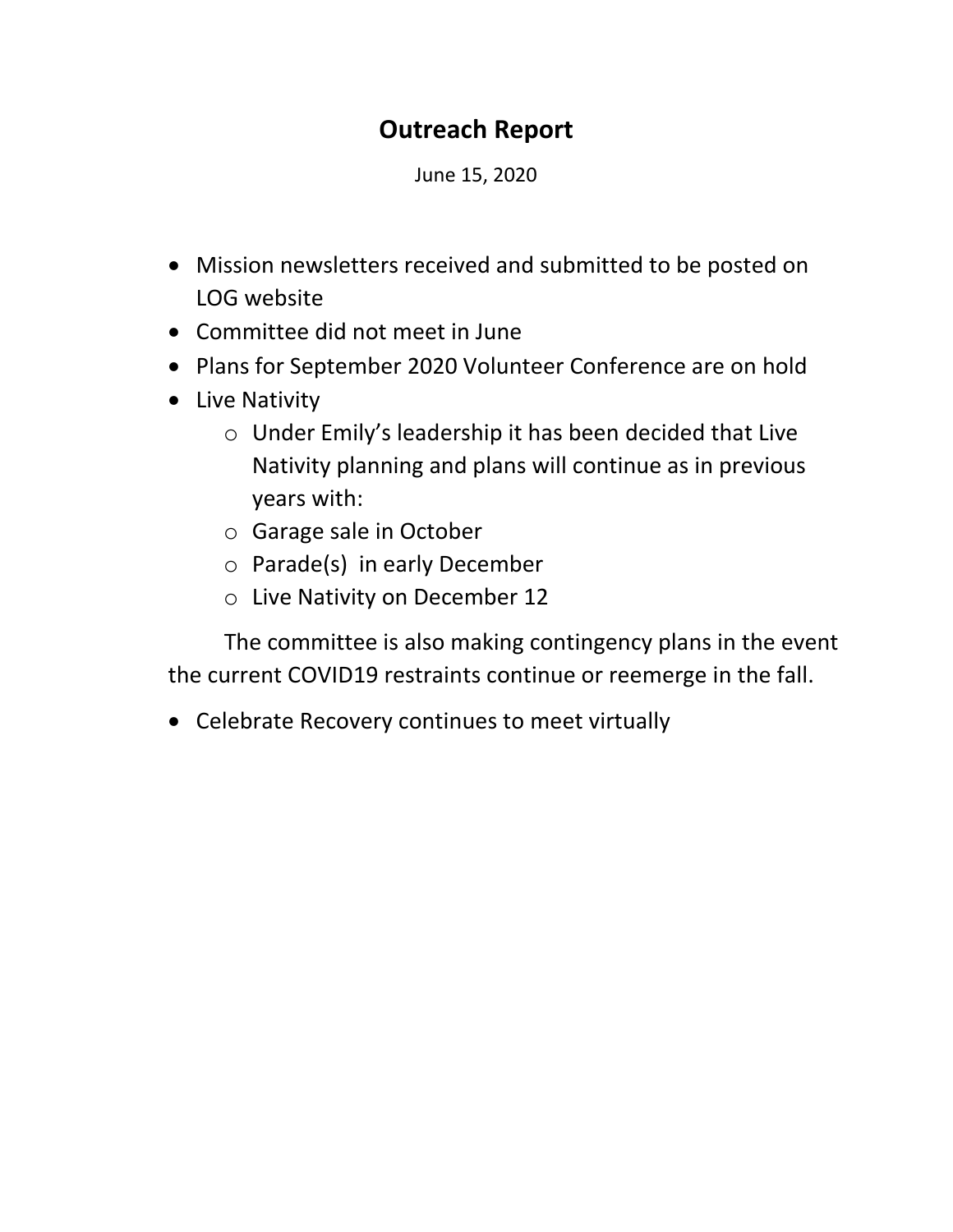June 2020

### **2020-2021 Enrollment: 102**

- All classes have made for next school year- 2020-2021
- Need to hire additional staff (5 or 6)
- TENTATIVE Plan for Contracts:
	- o Letters of Intent: Wednesday, May 13- Have been distributed
	- o Voter's Meeting: Sunday, June 28
	- o Contracts Mailed: Monday, June 29
	- o Signed Contracts Due: Wednesday, July 15
- Brandy Maternity Leave: June 10-August 9
- Please join us in praying for our school ministry, staff, students, and families.

### **2020 ECM Board Meeting Dates** *(1st Wednesday of month @ 6pm)*

- o July 15
- o August 12
- o September 9
- o October 14
- o November 11
- o December 9